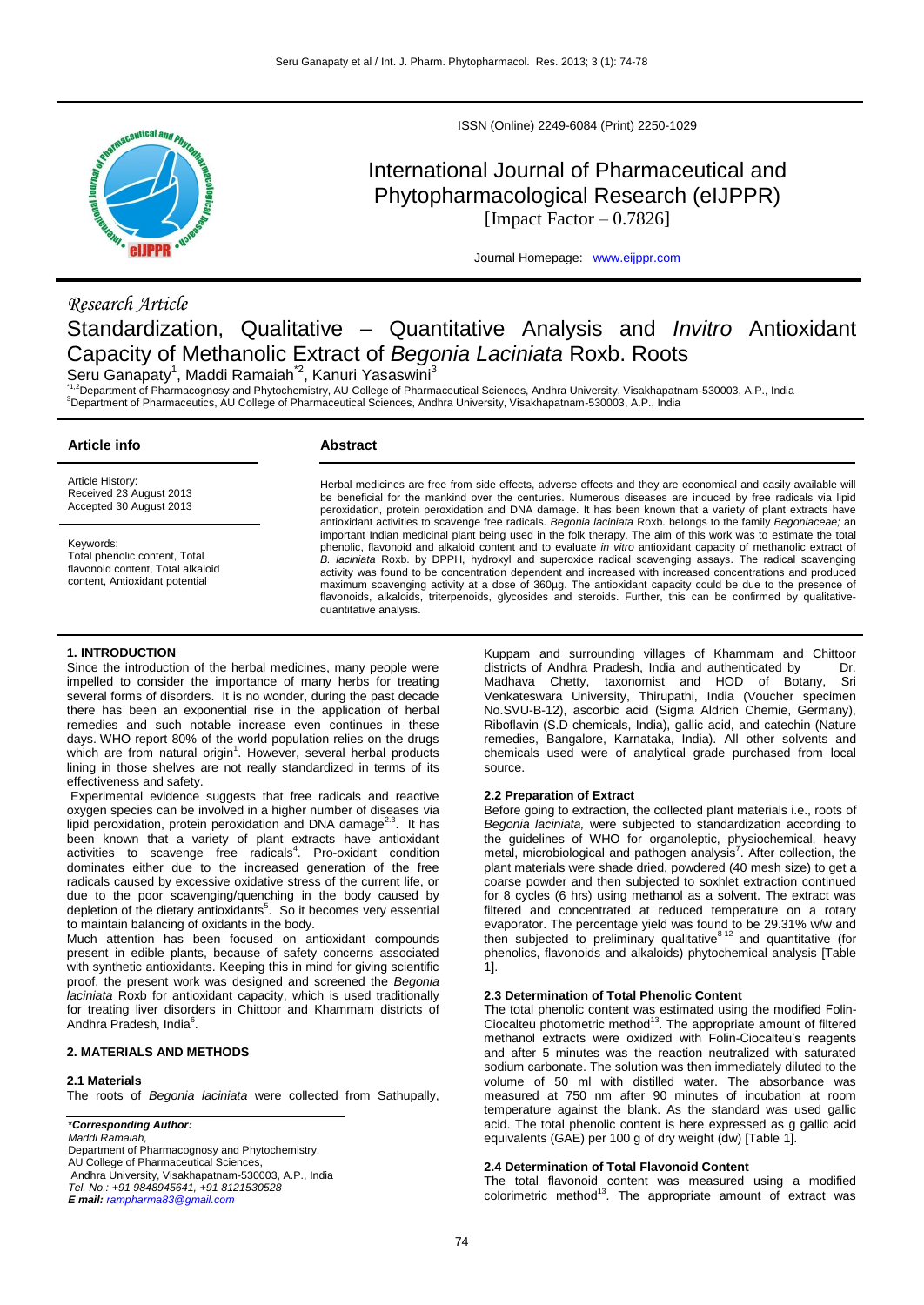added to a test-tube together with distilled water. Then was added 5% NaNO2, after 5 minutes 10% AlCl<sub>3</sub> and after another 5 minutes 1 M NaOH followed by the addition of distilled water. The absorbance was measured against the blank at 510 nm after 15 minutes. The standard curve was prepared using different concentration of catechin. The flavonoid content was expressed as g catechin equivalents (CE) per 100 g of dry weight (dw) [Table 1].

#### **2.5 Determination of Total Alkaloid Content**

The total alkaloid content was determined according to UV-<br>Spectrophotometer method<sup>14</sup>. This method is based on the reaction between alkaloid and bromocresol green. The part of the plant extract was dissolved in 2 N HCl and then filtered. 1 ml of this solution was transferred to separatory funnel and washed with 10 ml chloroform The pH of phosphate buffer solution was adjusted to neutral with 0.1 N NaOH. One ml of this solution was transferred to a separating funnel and then 5 ml of bromocresol solution along with 5 ml of phosphate buffer were added. The mixture was shaken and the complex formed was fractioned with chloroform by vigorous shaking. The fractions were collected in a 10 ml volumetric flask and diluted to volume with chloroform. The absorbance of the complex in chloroform was measured at 470 nm. All experiments were performed thrice; the results were averaged and reported in the form of mean  $\pm$  S.E.M. [Table 1].

#### **2.6** *In-vitro* **Antioxidant Capacity**

The selected plant methanolic extract was evaluated by DPPH radical scavenging assay, super oxide radical scavenging assay and hydroxyl radical scavenging assay. There is no detailed study on free radical scavenging activity on the selected plant. Hence, a detailed study was carried out.

#### *2.6.1 Screening for 1, 1-Diphenyl-2-picrylhydrazyl (DPPH) Radical-Scavenging Activity*

In this method<sup>15</sup>, an aliquot of 3 ml of 0.004% DPPH solution in methanol and 0.1 ml of plant extract at various concentrations (40, 80, 120, 160, 200, 240, 280, 320 and 360 µg/ml) were mixed. The mixture was shaken vigorously and allowed to reach a steady state at room temperature for 30 min. Decolorization of DPPH was determined by measuring the absorbance at 517 nm. A control was prepared using 0.1 ml of respective vehicle in the place of plant extract/ascorbic acid. The percentage inhibition activity was calculated by using the following formula [Figure 1].

#### % Inhibition  $=$  Absorbance of control - Absorbance of plant extract/ascorbic acid  $\times 100$ Absorbance of control

2.6.2 Screening for Superoxide Radical Scavenging Activity<br>Riboflavin photo reduction method<sup>16</sup> was used to screen the selected plant methanolic extract. 0.1 ml of different concentrations (40, 80, 120, 160, 200, 240, 280, 320 and 360 µg/ml) of plant extract and 0.1 ml of 6 µM ethylene diamine tetraacetic acid (EDTA) containing NaCN, 0.1 ml of 50 µM nitroblue tetrazolium, 0.05 ml of 2 µM riboflavin were transferred to a test tube, and final volume was made up to 3 ml using phosphate buffer. Then the assay tubes were uniformly illuminated with an incandescent light (40 Watt) for 15 minutes and thereafter the optical densities were measured at 560 nm. A control was prepared using 0.1 ml of respective vehicle in the place of plant extract/ascorbic acid. The percentage inhibition of superoxide production was evaluated by comparing the absorbance values of control and experimental tubes [Figure 2].

% Inhibition  $=\frac{\text{Absorbane of control - Absorbane of plant extract/ascorbic acid}}{\text{M}} \times 100$ Absorbance of control

#### *2.6.3 Screening for Hydroxyl Radical Scavenging Activity*

Deoxyribose degradation method $17$  was used to screen the different concentrations (40, 80, 120, 160, 200, 240, 280, 320 and 360 µg/ml) of selected plant extract. Fenton reaction mixture consisting of 200  $\mu$ l of 10 mM ferrous sulphate (FeSO<sub>4</sub>. 7H<sub>2</sub>O), 200  $\mu$ l of 10 mM EDTA and 200  $\mu$ l of 10 mM 2-deoxyribose and was mixed with 1.2 ml of 0.1 M phosphate buffer (pH  $7.4$ ) and 200  $\mu$ l of plant extract. Thereafter, 200  $\mu$ l of 10 mM H<sub>2</sub>O<sub>2</sub> was added before the incubation at 37°C for 4 h. Then 1 ml of this Fenton reaction mixture was treated with 0.2 ml of 8.1% sodium dodecyl sulphate, 1.5 ml of 0.8% thiobarbituric acid and 1.5 ml of 20 % acetic acid. The total

volume was then made to 5 ml by adding distilled water and kept in an oil bath at  $100^{\circ}$ C for 1 hour. After the mixture had been cooled, 5 ml of 15:1 v/v butanol-pyridine mixture was added. Following vigorous shaking, the tubes were centrifuged at 4000 rpm for 10 min and the absorbance of the organic layer containing the thiobarbituric acid reactive substances was measured at 532 nm. A control was prepared using 0.1 ml of vehicle in the place of plant extract/ascorbic acid. The percentage inhibition of hydroxyl radicals by the extract/compound was determined by comparing the absorbance values of the control and the experimental tubes as calculated for hydroxyl radical assay [Figure 3].

### *2.6.4 Calculation of 50% Inhibition Concentration*

IC<sub>50</sub> value was calculated for extract and positive control and obtained by plotting a graph by taking concentration on X-axis and %inhibition on Y-axis. The graph was extrapolated to find the concentration needed for 50% inhibition [Table 2, Figure 4].

# **3. RESULTS AND DISCUSSION**

For thousands of years, natural products have played an important role throughout the world in treating and preventing human diseases. Naturopathy, the medical system indigenous to India recommends the use of plant derived products or extracts for testing various disorders apart from times immemorial in humans without preclinical evidence, which is essential to make the systems popular and scientific. The claimed usefulness of medicinal plants in several disorders might be due to their antioxidant activity. To support the use of the selected plant extract in traditional use in Ayurveda and naturopathy, the antioxidant potential of the methanolic extract of roots of *Begonia laciniata* was investigated for antioxidant property in comparison with the known antioxidant ascorbic acid. The quantities of the extract required for the *in vitro* inhibition of radical such as DPPH, superoxide and hydroxyl were compared to the known antioxidant ascorbic acid.

The DPPH radicals are widely used to investigate the scavenging activity of some natural compounds. In the DPPH assay, the antioxidants are able to reduce the stable radical DPPH to the yellow colored diphenyl-picrylhydrazine. The method is based on the reduction of alcoholic DPPH solution in the presence of a hydrogen-donating antioxidant due to the formation of the nonradical form DPPH-H by the reaction. The method helps to determine the antiradical power of an antioxidant by measuring of a decrease in the absorbance of DPPH at 517 nm.

Superoxide radical is considered to play an important role in the peroxidation of lipids<sup>18</sup>. At low pH value superoxide will protonate to form the perhydroxyl radical  $(HO<sub>2</sub>)$ , a more reactive oxidizing species but at physiological pH less than 1%will be in protonated form<sup>19</sup>. The reactive oxygen radicals are unstable and react readily with other groups or substances in the body, resulting in cell<br>damage and hence human diseases<sup>20</sup>. Among the oxygen radicals specifically, the hydroxyl radical is the most reactive. It severely damages adjacent biomolecules such as all proteins, DNA, PUFA, nucleic acid, and almost any biological molecule it touches. This damage causes ageing, cancer and several diseases. Therefore, the removal of hydroxyl radical is probably one of the most effective defenses of a living body against various diseases $^{21}$ .

The selected plant methanolic extract showed dose dependent scavenging activity. The standard drug ascorbic acid also showed similar dose dependent activity and produced maximum scavenging activity at a dose of 360µg [Figures 1-3]. Qualitative phytochemical studies on the selected plant revealed flavonoids, alkaloids, triterpenoids, glycosides and steroids. The presence of above said constituents in selected plant extract alone or in combination might be responsible for the observed antioxidant potential. Further, this was supported by quantitative estimation of phytoconstituents. The total phenolic, flavonoid and alkaloid contents were found to be 2.23±0.12, 0.92±1.12 and 32.24±0.54 respectively [Table 1].

# **4. CONCLUSION**

All these scientific observations support the traditional use of *Begonia laciniata* for treating liver disorders could be due to generation of free radicals. The free radical scavenging and antioxidant properties of phytoconstituents may be the possible mechanism.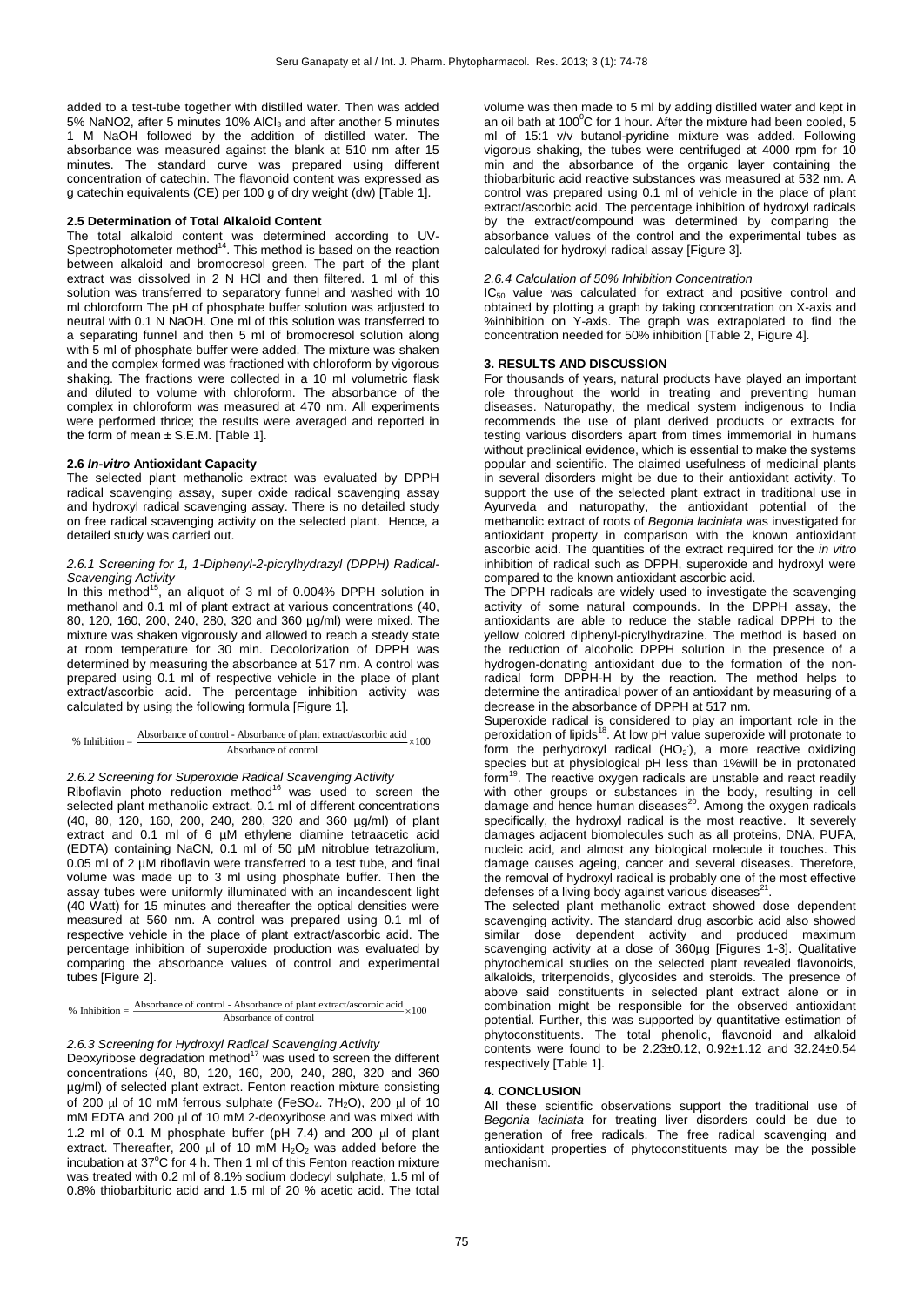| S. No. | <b>Parameter</b>                               | Begonia laciniata Roxb.                    |                           |  |  |
|--------|------------------------------------------------|--------------------------------------------|---------------------------|--|--|
| 1.     |                                                | Organoleptic characters                    |                           |  |  |
|        | Colour                                         | Pale brownish white                        |                           |  |  |
|        | Odour                                          | Characteristic                             |                           |  |  |
|        | Taste                                          | Characteristic                             |                           |  |  |
|        | Physical appearance                            |                                            | Free flowing powder       |  |  |
| 2.     | <b>Physiochemical characters</b>               |                                            |                           |  |  |
|        | Water soluble extractive                       | 57.13%                                     |                           |  |  |
|        | Alcohol soluble extractive                     |                                            | 79.27%                    |  |  |
|        | PH 1% w/v solution                             |                                            | 5.21                      |  |  |
|        | 4.32%<br>Loss on drying                        |                                            |                           |  |  |
|        | Ash content                                    |                                            | 4.02%                     |  |  |
|        | Acid insoluble ash                             |                                            | 0.63%                     |  |  |
|        | Moisture content by K.F                        |                                            | 3.41%                     |  |  |
|        | Foreign organic matter                         |                                            | 1.0%                      |  |  |
| 3.     | <b>Heavy metals</b>                            |                                            |                           |  |  |
|        | Lead                                           |                                            | 5 ppm                     |  |  |
|        | Arsenic                                        | 1 ppm                                      |                           |  |  |
|        | Cadmium                                        |                                            | $0.2$ ppm                 |  |  |
|        | Mercury                                        | 1 ppm                                      |                           |  |  |
| 4.     |                                                | Microbiological analysis                   |                           |  |  |
|        | Total aerobic count                            |                                            | 280 CFU/g                 |  |  |
|        | Yeast & mould                                  | 25 CFU/g                                   |                           |  |  |
| 5.     | Pathogen analysis                              |                                            |                           |  |  |
|        | E. Coli<br>Absent                              |                                            |                           |  |  |
|        | Salmonella                                     |                                            | Absent                    |  |  |
|        | Pseudomonas aeruginosa<br>Absent               |                                            |                           |  |  |
|        | Staphylococcus aureus                          |                                            |                           |  |  |
| 6.     | Qualitative preliminary phytochemical analysis |                                            |                           |  |  |
|        | Alkaloids<br>٠                                 |                                            |                           |  |  |
|        | Carbohydrates<br>$\overline{\phantom{a}}$      |                                            |                           |  |  |
|        | Flavonoids                                     |                                            | ٠                         |  |  |
|        | Glycosides                                     |                                            | ٠                         |  |  |
|        | Phytosterols                                   | ٠<br>$\blacksquare$<br>$\blacksquare$<br>÷ |                           |  |  |
|        | Proteins & amino acids                         |                                            |                           |  |  |
|        | Saponins                                       |                                            |                           |  |  |
|        | Tannins                                        |                                            |                           |  |  |
|        | Triterpenoids                                  |                                            |                           |  |  |
| 7.     |                                                | Quantitative phytochemical analysis        |                           |  |  |
|        | <b>Phenolic content</b>                        | <b>Flavonoid content</b>                   | <b>Alkaloid content</b>   |  |  |
|        | (g GAE/100 g dw)                               | (g CE/100 g dw)                            | (mg/100 g plant material) |  |  |
|        | $2.23 \pm 0.12^*$                              | $0.92 \pm 1.12^*$                          | $32.24 \pm 0.54^*$        |  |  |

| Table 1: Standardization and qualitative-quantitative analysis of roots of Begonia laciniata |  |  |  |
|----------------------------------------------------------------------------------------------|--|--|--|
|----------------------------------------------------------------------------------------------|--|--|--|

'+'Present, '-' Absent

\*Values are means of triplicate determination ± Standard deviation

Table 2: IC<sub>50</sub> values (µg/ml) of methanolic extract of *Begonia laciniata* and ascorbic acid

| <b>Extract/Positive control</b>  | <b>DPPH</b> | Superoxide | Hydroxyl |
|----------------------------------|-------------|------------|----------|
| Begonia laciniata                | 214.33      | 246.97     | 199.36   |
| Ascorbic acid (positive control) | 201.75      | 176.95     | 211.61   |

**Figure 1:** Bar diagram of concentration-dependent percentage inhibition of DPPH radical scavenging activity



BLME: Methanolic extract of *Begonia laciniata*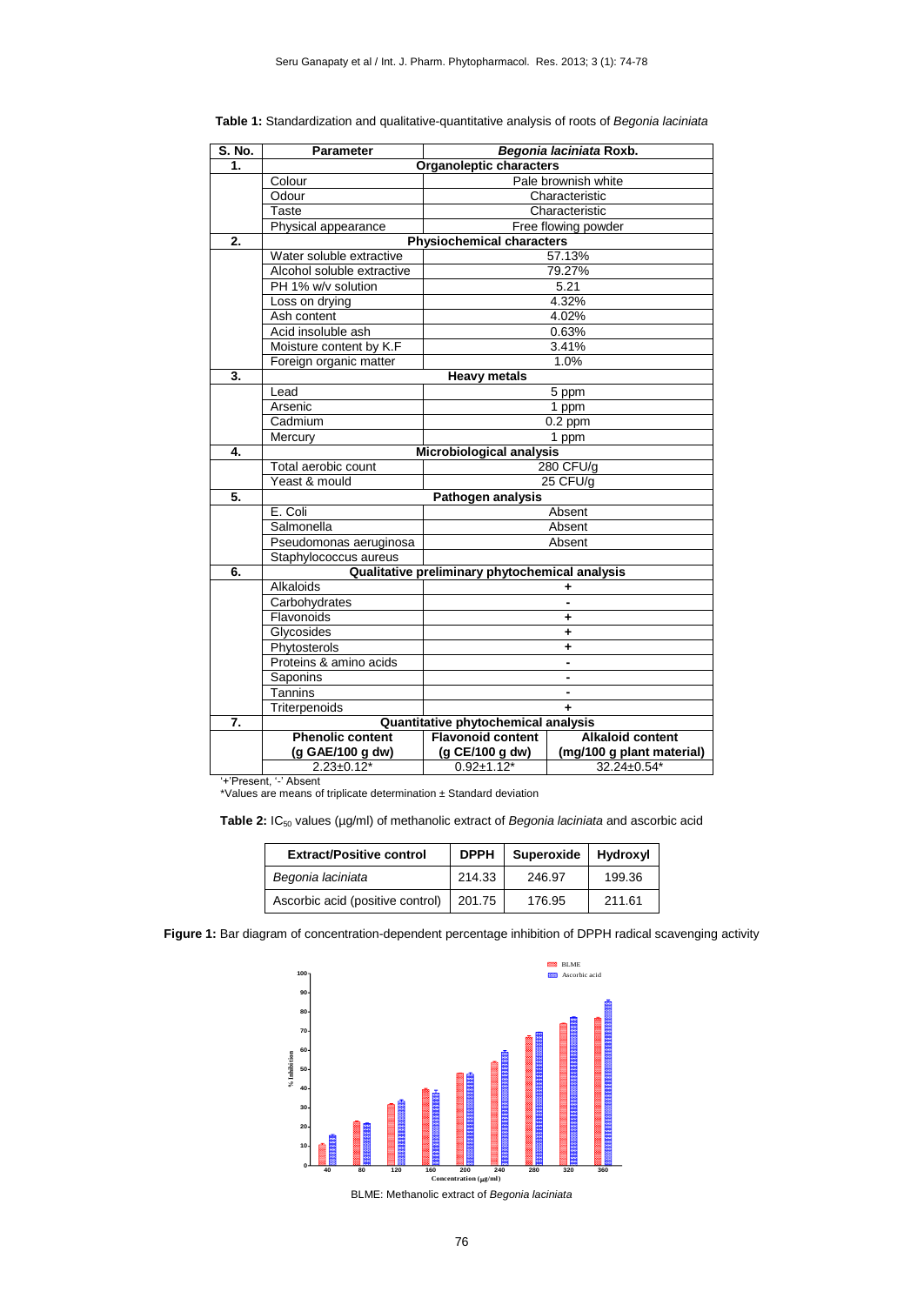**Figure 2:** Bar diagram of concentration-dependent percentage inhibition of superoxide radical scavenging activity



BLME: Methanolic extract of *Begonia laciniata*

**Figure 3:** Bar diagram of concentration-dependent percentage inhibition of hydroxyl radical scavenging activity



**Figure 4:** Bar diagram of IC<sup>50</sup> values (µg/ml) of methanolic extract of *Begonia laciniata* and ascorbic acid



BLME: Methanolic extract of *Begonia laciniata*